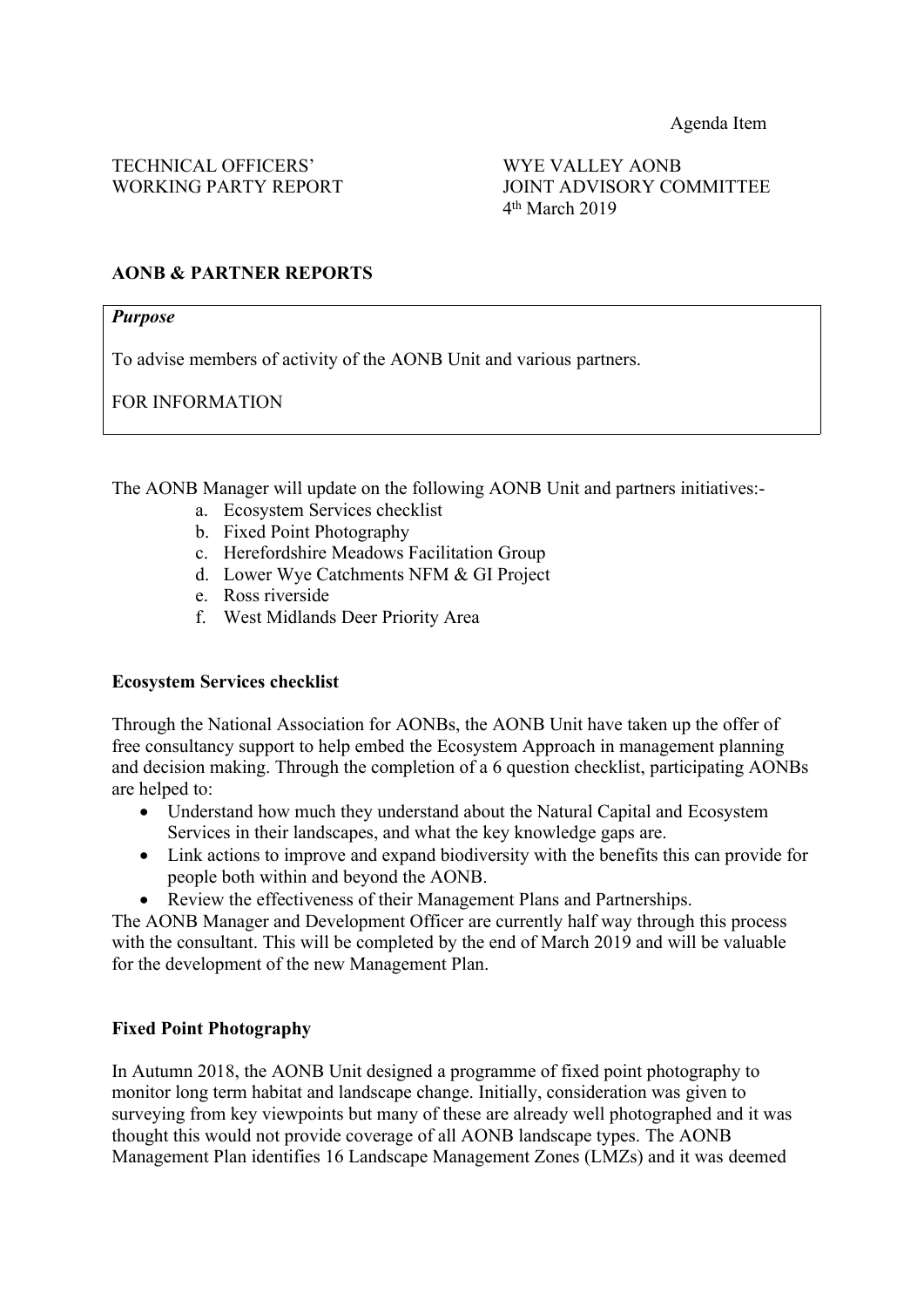important that all LMZs be included in the fixed point photography to ensure good coverage of AONB landscapes.

In order to generate random fixed point photography locations, which were not subject to officer or surveyor bias, the AONB was divided into 4km grid squares, using the centre point as the photograph location. This method generated a large number of sample locations which was felt to be unfeasible for surveying with existing staff resources. To create fewer fixed point locations, the AONB was then split into 6km squares, using the centre point as the fixed point location. This method generated 41 locations, with a least one point covering each LMZ. For ease of access the fixed photograph location was placed at the nearest publicly accessible place to the centre point. In order to be able to view the landscape at different times of year each location will be photographed annually, in the autumn one year and late spring / summer the next. Photos are taken in 4 directions, North, South, East and West. The first 20 sites were photographed in October 2018 and the next 21 will be photographed in May 2019. As a catalogue of photos is built up over time, this will provide a valuable insight into the changing landscape.

## **Herefordshire Meadows Facilitation Group**

The Herefordshire Meadows Group has expanded to over 50 core members, with many in the Wye Valley AONB. As a Natural England funded Countryside Stewardship Facilitation Group, the Herefordshire Meadows Group is now half way through 5 years of funded support. The purpose of Facilitation Funding is to help groups of farmers, foresters and land managers improve the natural environment. These groups are normally focused on a tight geographical area and made up of neighbouring farmers, but the Herefordshire Meadows Group is different in that it is a network of farmers with a common interest across a much larger landscape area. The group organise and host a variety of well attended farm events throughout the year to share best practice and experience of meadow management and creation. A number of events have taken place in the Wye Valley AONB. The group are currently considering work for pilot meadow creation work in 2019.

# **Lower Wye Catchments Natural Flood Management (NFM) and Green Infrastructure (GI) Project**

The Project Officer has been making good progress since commencing in post last October and the project is on target with outputs.

Investigate solutions to long standing access issues:

• Chapel Hill Road & Limekiln Brook

Issues include erosion from flash flooding and water runoff from catchment, stream and springs combining with unclassified highway at various points, exacerbated by vehicle access. High rainfall events can block trash screen & culverts within 10 minutes at Tintern and further increase damage to the unclassified highway. Atkins consultancy have just been appointed to identify NFM opportunities in the Limekiln Brook catchment and to look at water sources, pathways and impacts. Once the impacts on the unclassified highway have been identified, works to improve the highway condition can be considered.

• Whitebrook Byway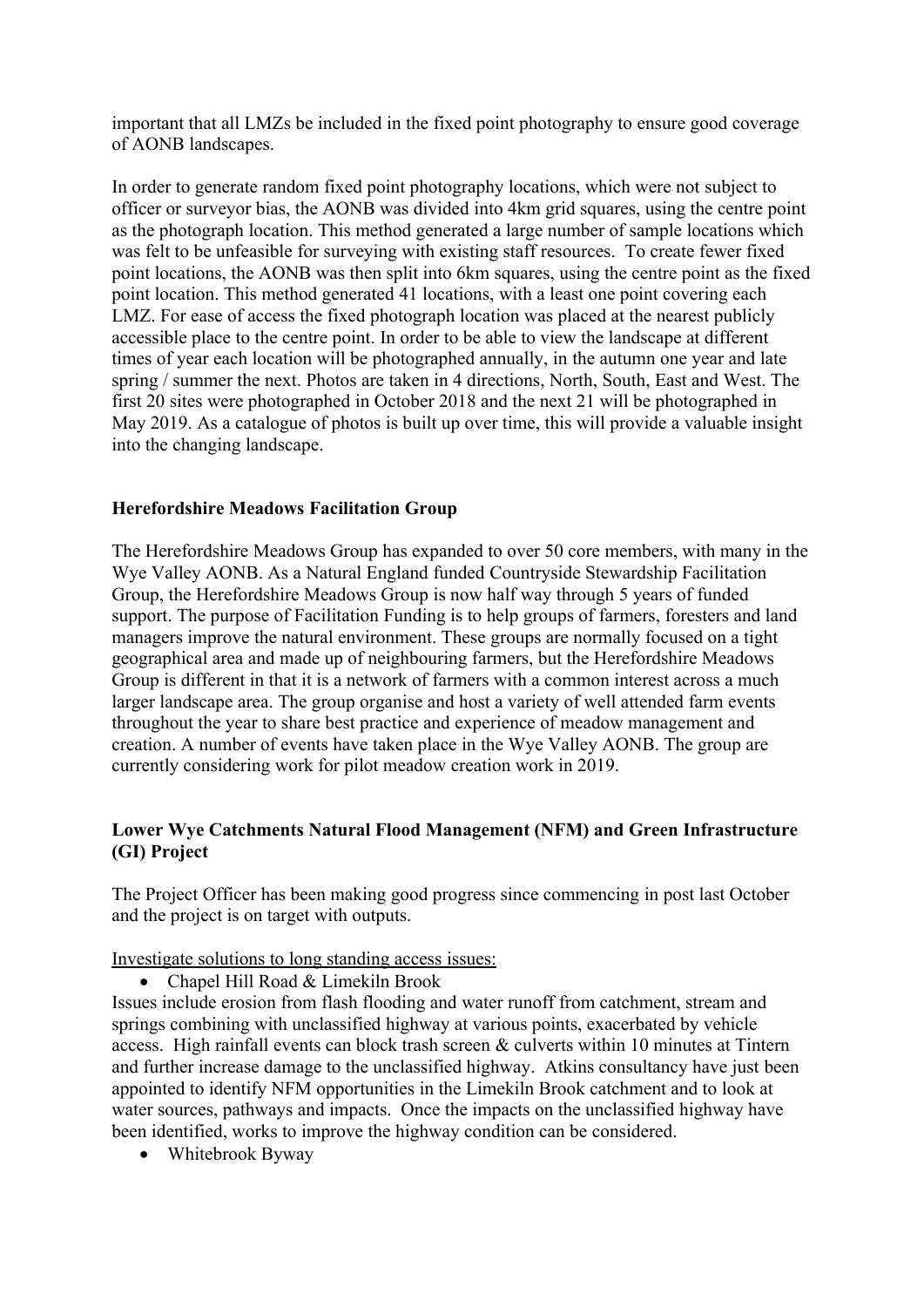An analysis of options for Whitebrook Byway has determined that remedies are too costly for this project. Solutions may also require proactive woodland management in NRW woodland and do not directly relate to water management issues.

 Options for additional highway run-off issues may be investigated in the project area, with some consultant input.

### Farm management advice

The Wye & Usk Foundation (WUF) have been commissioned to undertake Farm Advice visits. They have visited four farms with visit reports being finalised through the project. Additionally a further six farms will be visited through an SDF grant. Priorities for project capital spend are being assessed based on the Farm advice reports.

## Invasive weed mapping and control

With the acknowledged time constraints of the project, the focus is on

- Himalayan balsam control in a small sub catchment with volunteers.
- Japanese Knotweed control of known stands carried out by contractors, while establishing records of other stands in project area with partner/volunteer support.

## Pilot NFM work

Opportunities for pilot work is being established: following WUF farm visits, from research following access issues, working with project partners and through other contact with private landowners. Contact has been made with a number of other NFM projects, collaborating to share ideas and best practice. These include the Stroud Rural Sustainable Drainage Project, Pickering Slow the Flow project, Hereford NFM Project and the Forest of Dean Beaver release project. Partnership engagement has included guided walks, talks and information sharing events. The Project Officer is negotiating with partners over anticipated consents for NFM interventions, which will come down to local decision making due to the lack of any national framework.

# **Ross riverside**

Partnership working with Ross Town Council is continuing at the riverside in Ross-on-Wye. The willow river bank revetment has been well used by anglers throughout 2018, and they have been pleased with the improved accessibility it has provided to the river. There are discussions ongoing about how similar work can be taken forward during the coming year.

The Town Council have continued to proactively manage two areas of amenity grassland managed as traditional meadow habitat, cutting infrequently and removing arisings to reduce nutrient levels. A visit was arranged with the Floodplain Meadow Partnership to seek expert advice on management, and following surveying and soil sampling, a brief report has been produced with recommendations for management. Nitrogen levels are now reducing in the grassland sufficiently for work to enhance the floral diversity of the area to be taken forward.

# **West Midlands Deer Priority Area**

Since autumn 2016 the Deer Initiative have been contracted by Natural England and the Forestry Commission to focus on three Deer Priority Areas in the West Midlands: Dinmore Hill, the Woolhope Dome and the Lower Wye Valley. In terms of deer species for deer